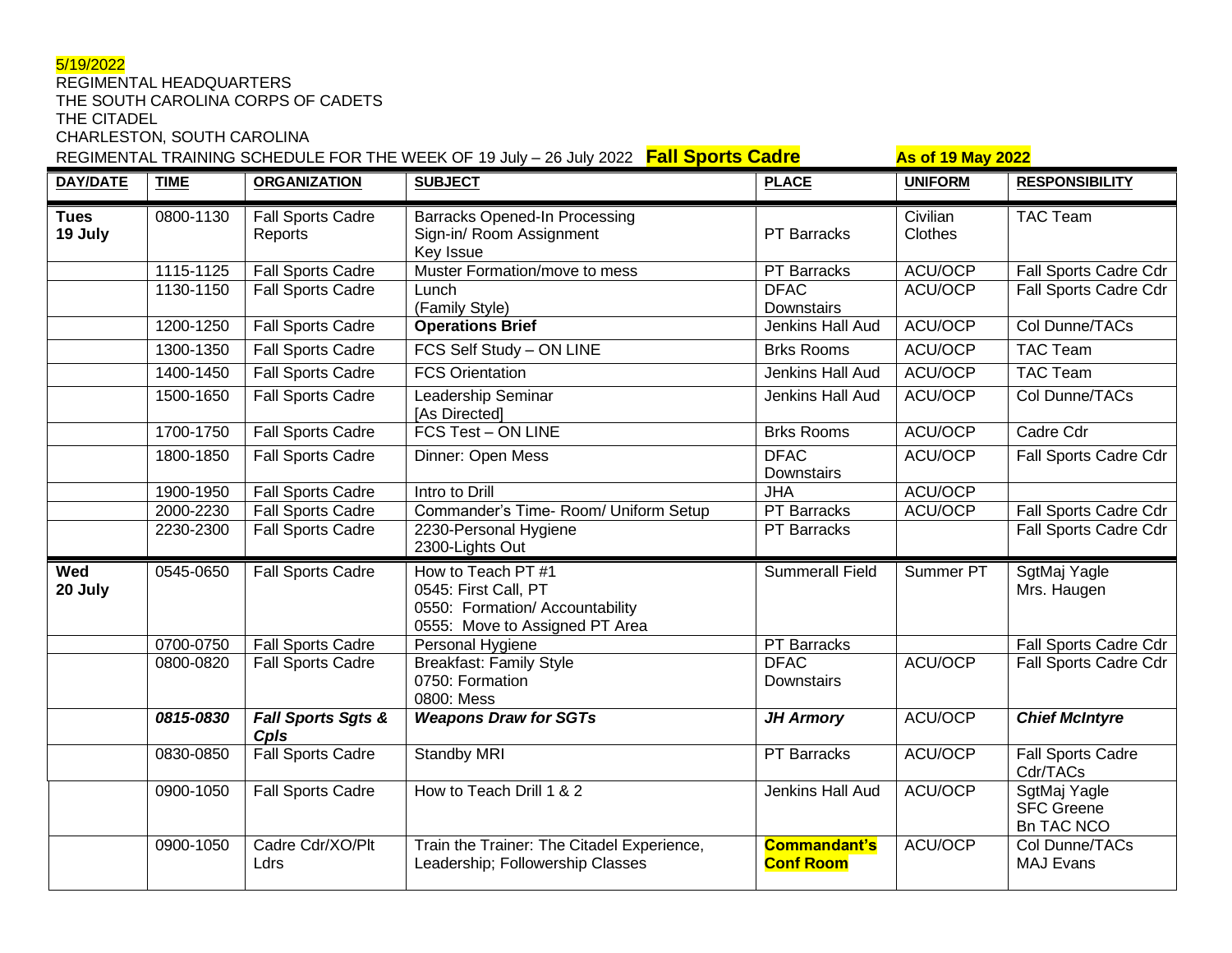# REGIMENTAL TRAINING SCHEDULE FOR THE WEEK OF 19-26 July 2022

| DAY/DATE                   | <b>TIME</b> | ORGANIZATION             | <b>SUBJECT</b>                                                                                                                                                                        | <b>PLACE</b>              | <b>UNIFORM</b>         | <b>RESPONSIBILITY</b>                                  |
|----------------------------|-------------|--------------------------|---------------------------------------------------------------------------------------------------------------------------------------------------------------------------------------|---------------------------|------------------------|--------------------------------------------------------|
|                            | 1100-1150   | <b>Fall Sports Cadre</b> | Lunch: Formation/March to Mess                                                                                                                                                        | <b>DFAC</b>               | ACU/OCP                | Fall Sports Cadre Cdr                                  |
|                            |             |                          | <b>Family Style</b>                                                                                                                                                                   | Downstairs                |                        |                                                        |
| Wed<br>20 July<br>[cont'd] | 1200-1800   | Fall Sports Cadre        | <b>Team Building Exercise</b><br>1200: Form up in Padgett Thomas Brks/Load<br>Vans<br>1215: Vans depart campus<br>1300: Training exercise begins<br>1700: Load vans/ return to campus | JI County Park            | ACU/OCP<br>As Directed | Mrs. Haugen                                            |
|                            | 1800-1850   | <b>Fall Sports Cadre</b> | Dinner-Open Mess                                                                                                                                                                      | <b>DFAC</b><br>Downstairs | ACU/OCP                | Fall Sports Cadre Cdr                                  |
|                            | 1900-2230   | <b>Fall Sports Cadre</b> | Open or Commanders Time                                                                                                                                                               | <b>PT Barracks</b>        |                        | Fall Sports Cadre Cdr                                  |
|                            | 2230-2300   | <b>Fall Sports Cadre</b> | 2230-Personal Hygiene<br>2300-Lights Out                                                                                                                                              | <b>PT Barracks</b>        |                        | Fall Sports Cadre Cdr                                  |
| <b>Thurs</b><br>21 July    | 0545-0650   | <b>Fall Sports Cadre</b> | How to Teach PT #2<br>0545: First Call, PT<br>0550: Formation/ Accountability<br>0555: Move to Assigned PT Area                                                                       | <b>Summerall Field</b>    | Summer PT              | SgtMaj Yagle<br>Mrs. Haugen                            |
|                            | 0700-0720   | <b>Fall Sports Cadre</b> | Personal Hygiene<br>*LAUNDRY DROP <sup>®</sup>                                                                                                                                        | <b>PT</b> Barracks        |                        | Fall Sports Cadre Cdr                                  |
|                            | 0730-0750   | Fall Sports Cadre        | <b>Breakfast Formation/March to Mess (Family</b><br>Style)                                                                                                                            | <b>DFAC</b><br>Downstairs | Duty                   | Fall Sports Cadre Cdr                                  |
|                            | 0800-0820   | Fall Sports Cadre        | <b>Standby MRI</b>                                                                                                                                                                    | PT Barracks               | Duty                   | <b>Fall Sports Cadre</b><br>Cdr/TACs                   |
|                            | 0830-0950   | <b>Fall Sports Cadre</b> | How to Teach Drill #3                                                                                                                                                                 | <b>PT Barracks</b>        | Duty                   | SgtMaj Yagle<br><b>SFC Greene</b><br><b>Bn TAC NCO</b> |
|                            | 1000-1150   | <b>Fall Sports Cadre</b> | Standards: Room/Personal Appearance                                                                                                                                                   | <b>JHA</b>                | Duty                   | <b>Bn TAC NCO</b>                                      |
|                            | 1200-1250   | <b>Fall Sports Cadre</b> | Lunch: Formation/March to Mess - Family<br><b>Style</b>                                                                                                                               | <b>DFAC</b><br>Downstairs | Duty                   | Fall Sports Cadre Cdr                                  |
|                            | 1300-1350   | <b>Fall Sports Cadre</b> | Brief on Reception and Processing                                                                                                                                                     | <b>JHA</b>                | Duty                   | Co Cdr                                                 |
|                            | 1400-1450   | <b>Fall Sports Cadre</b> | Counseling Overview                                                                                                                                                                   | <b>JHA</b>                | Duty                   | <b>Counseling Center</b>                               |
|                            | 1500-1550   | <b>Fall Sports Cadre</b> | <b>Medical Specialty Training</b>                                                                                                                                                     | <b>JHA</b>                | Duty                   | <b>Infirmary Staff</b>                                 |
|                            | 1600-1750   | <b>Fall Sports Cadre</b> | How to Teach Drill #4                                                                                                                                                                 | PT Barracks               | Duty                   | SgtMaj Yagle<br><b>SFC Greene</b><br><b>Bn TAC NCO</b> |
|                            | 1800-1900   | <b>Fall Sports Cadre</b> | Dinner: Formation/March to Mess (Open Mess)                                                                                                                                           | <b>DFAC Dwnstairs</b>     | Duty                   | Fall Sports Cadre Cdr                                  |
|                            | 1900-2230   | <b>Fall Sports Cadre</b> | Open or Commanders Time                                                                                                                                                               | <b>PT Barracks</b>        |                        | Fall Sports Cadre Cdr                                  |
|                            | 2230-2300   | <b>Fall Sports Cadre</b> | 2230-Personal Hygiene<br>2300-Lights Out                                                                                                                                              | <b>PT Barracks</b>        |                        | Fall Sports Cadre Cdr                                  |
| Fri<br>22 July             | 0545-0650   | <b>Fall Sports Cadre</b> | How to Teach PT #3<br>0545: First Call, PT<br>0550: Formation/ Accountability<br>0555: Move to Assigned PT Area                                                                       | <b>Summerall Field</b>    | Summer PT              | SgtMaj Yagle<br>Mrs. Haugen                            |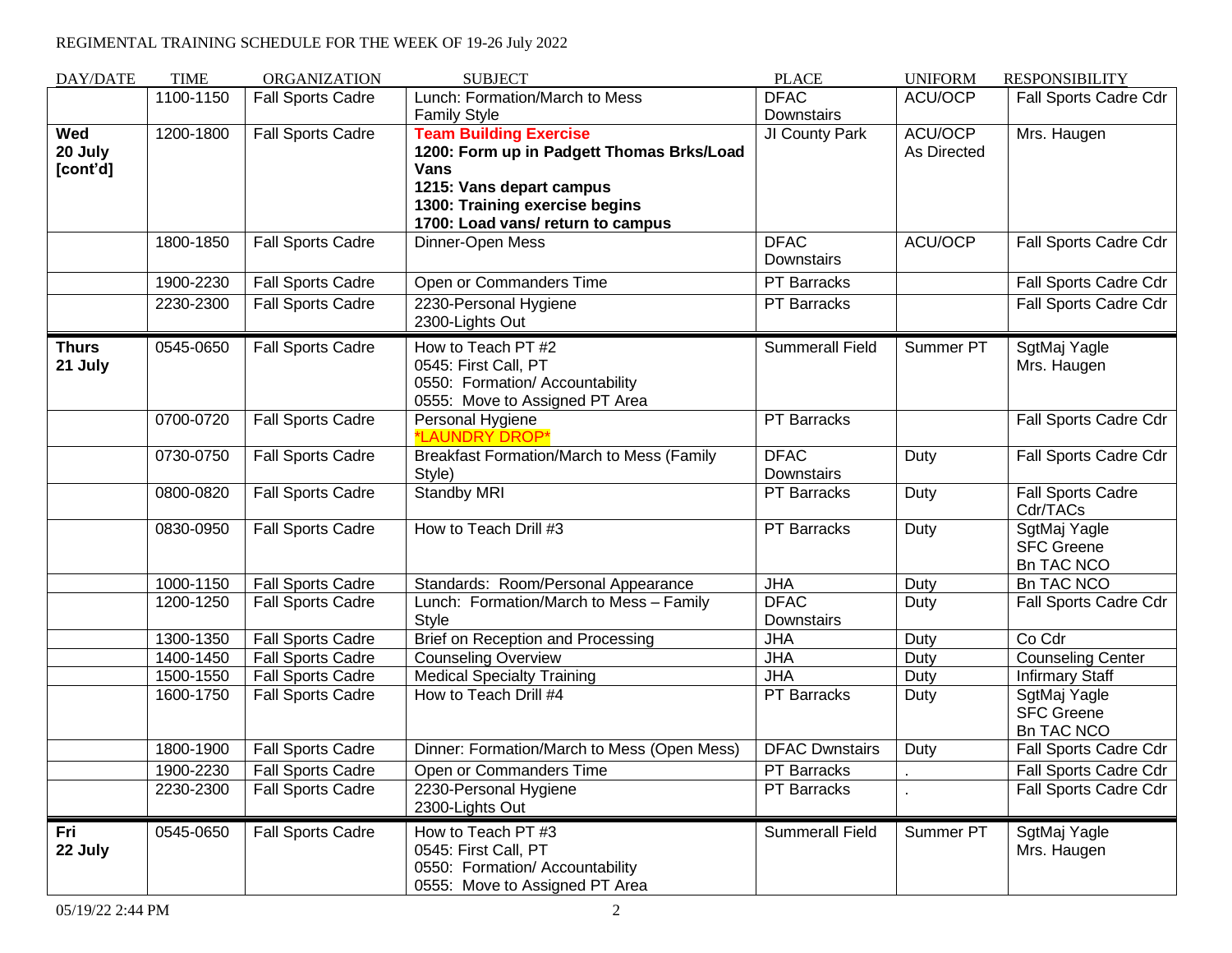# REGIMENTAL TRAINING SCHEDULE FOR THE WEEK OF 19-26 July 2022

| DAY/DATE       | <b>TIME</b> | <b>ORGANIZATION</b>      | <b>SUBJECT</b>                                                                                                          | <b>PLACE</b>                               | <b>UNIFORM</b>    | <b>RESPONSIBILITY</b>                                  |
|----------------|-------------|--------------------------|-------------------------------------------------------------------------------------------------------------------------|--------------------------------------------|-------------------|--------------------------------------------------------|
|                | 0700-0720   | <b>Fall Sports Cadre</b> | Personal Hygiene                                                                                                        | PT Barracks                                |                   | Fall Sports Cadre Cdr                                  |
|                | 0730-0750   | <b>Fall Sports Cadre</b> | Breakfast: Formation/March to Mess (Family<br>Style)                                                                    | <b>DFAC</b><br>Downstairs                  | Duty              | Fall Sports Cadre Cdr                                  |
|                | 0800-0820   | <b>Fall Sports Cadre</b> | <b>Standby MRI</b>                                                                                                      | v                                          | Duty              | Fall Sports Cadre<br>Cdr/TACs                          |
|                | 0830-0950   | <b>Fall Sports Cadre</b> | How to Teach Drill #5                                                                                                   | PT Barracks                                | Duty u/arms       | SgtMaj Yagle<br><b>SFC Greene</b><br><b>Bn TAC NCO</b> |
|                | 1000-1150   | <b>Fall Sports Cadre</b> | Blue/White Book Self Study & Test ON - LINE                                                                             | <b>Brks Rooms</b>                          | Duty              | Fall Sports Cadre Cdr                                  |
|                | 1200-1250   | <b>Fall Sports Cadre</b> | Lunch with Commandant-<br>1200: Formation<br>1205: March to Mess (Family Style)                                         | <b>DFAC Upstairs</b>                       | Duty              | <b>Fall Sports Cadre</b>                               |
|                | 1300-1350   | <b>Fall Sports Cadre</b> | <b>Practical Reception and Processing</b>                                                                               | <b>JHA</b>                                 | Duty              | CO CDR                                                 |
|                | 1400-1450   | <b>Fall Sports Cadre</b> | Roles & Responsibilities Overview Pt 1 Officers                                                                         | <b>Cmdt Conf Rm</b>                        | Duty              | <b>TACs</b>                                            |
|                | 1400-1450   | <b>Fall Sports Cadre</b> | Roles & Responsibilities Overview Pt 1 NCO                                                                              | <b>JHA</b>                                 | Duty              | <b>TACs</b>                                            |
|                | 1400-1450   | <b>Fall Sports Cadre</b> | Roles & Responsibilities Overview Pt 1 Cpls                                                                             | <b>JH 306</b>                              | Duty              | <b>TACs</b>                                            |
|                | 1500-1550   | <b>Fall Sports Cadre</b> | <b>CARE Overview</b>                                                                                                    | <b>JHA</b>                                 | Duty              | Ms. Shealy                                             |
|                | 1600-1750   | <b>Fall Sports Cadre</b> | How to Teach Drill #6                                                                                                   | PT Barracks                                | Duty u/arms       | SgtMaj Yagle<br><b>SFC Greene</b><br><b>BN TAC NCO</b> |
|                | 1800-1850   | Fall Sports Cadre        | Dinner: Formation/ March to Mess (Open<br>Mess)                                                                         | <b>DFAC</b><br>Downstairs                  | Duty              | Fall Sports Cadre Cdr                                  |
|                | 1900-2230   | <b>Fall Sports Cadre</b> | Open or Commanders Time                                                                                                 | PT Barracks                                | Duty              | Fall Sports Cadre Cdr                                  |
|                | 2230-2300   | <b>Fall Sports Cadre</b> | 2230-Personal Hygiene<br>2300-Lights Out                                                                                | PT Barracks                                |                   | Fall Sports Cadre Cdr                                  |
| Sat<br>23 July | 0545-0650   | <b>Fall Sports Cadre</b> | How to Teach PT #4<br>0545: First Call, PT<br>0550: Formation/ Accountability<br>0555: Move to Assigned PT Area         | <b>Summerall Field</b>                     | Summer PT         | SgtMaj Yagle<br>Mrs. Haugen                            |
|                | 0700-0720   | <b>Fall Sports Cadre</b> | Personal Hygiene<br>*LAUNDRY DROP*                                                                                      | PT Barracks                                | ACU/OCP           | Fall Sports Cadre Cdr                                  |
|                | 0730-0750   | Fall Sports Cadre        | Breakfast: Formation/March to Mess (Family<br>Style)                                                                    | <b>DFAC</b><br>Downstairs                  | ACU/OCP           | Fall Sports Cadre Cdr                                  |
|                | 0800-0820   | <b>Fall Sports Cadre</b> | Standby MRI                                                                                                             | PT Barracks                                | ACU/OCP           | Fall Sports Cadre Cdr                                  |
|                | 0830-0950   | <b>Fall Sports Cadre</b> | How to Teach Drill #7                                                                                                   | <b>PT Barracks</b>                         | ACU/OCP<br>u/arms | SgtMaj Yagle<br><b>SFC Greene</b><br>BN TAC NCO        |
|                | 1000-1150   | <b>Fall Sports Cadre</b> | Weigh-in walk thru & Diag CPFT<br>1000: Change to PTs<br>1015: Move to MCH- GI Rm<br>1100: Diagnostic CPFT (ALL Cadets) | <b>MCH-GI Rm</b><br><b>Summerall Field</b> | <b>Citadel PT</b> | Fall Sports Cadre Cdr                                  |
|                | 1200-1250   | Fall Sports Cadre        | Lunch --- (Family Style)                                                                                                | <b>DFAC</b><br>Downstairs                  | ACU/OCP           | Fall Sports Cadre                                      |